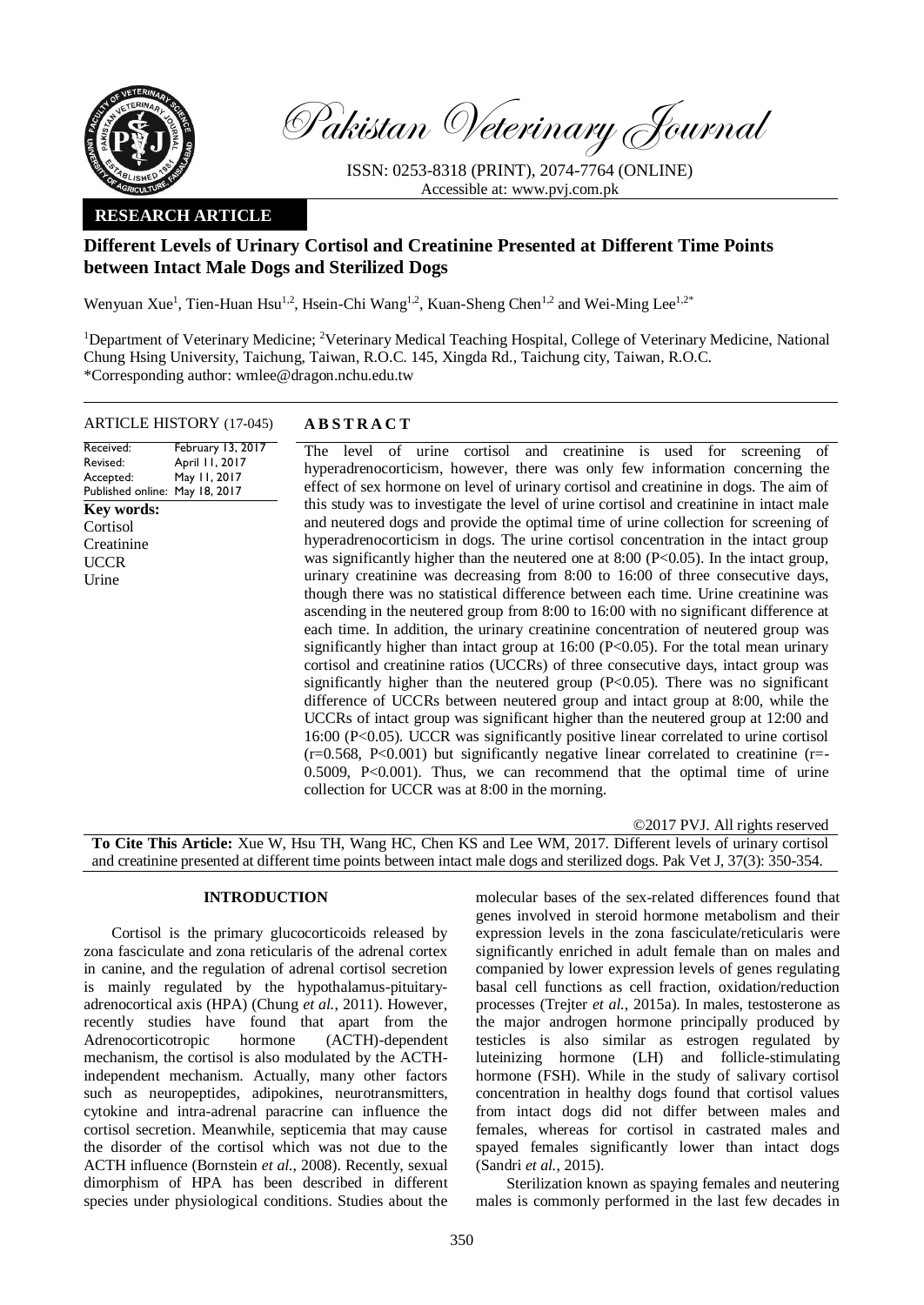vet to decrease the risk of some sex hormone-related diseases such as mammary gland tumor (Spoerri *et al.*, 2015). Changes in hormonal regulation may occur after sterilization. In fact, the higher level of ACTH has been documented in ovariohysteectomized rats (Lin *et al*., 2015). The changed hypothalamus hormones may (Frank *et al.*, 2003) or may not (Álvarez-Rodríguez *et al.*, 2016) affect the secretion of cortisol which is excreted by kidney (Rooney *et al.*, 2007). Therefore, urinary free cortisol can reflect the integrated cortisol production.

Creatinine is a metabolic product of the muscles in mammals and maintained by kidney which filters out most of the creatinine by glomerular filtration with little or no tubular reabsorption, and disposition of it in the urine (Cocker *et al.*, 2011). As the muscle mass is relatively constant from day to day, therefore, the creatinine production remains essentially unchanged on a daily basis, which is just depended on the muscle mass of the body. Besides, as creatinine is the relative stability within an individual that makes it an attractive approach for normalization of analyte concentrations for the effects of fluid balance. Urine cortisol and creatinine (UCCR) are used for screening or diagnosis of hyperadrenocorticism (Jensen *et al.*, 1997). However, the effect of sex hormone on level of urinary cortisol and creatinine in dogs is unclear, although cortisol values in the salivary of intact dogs did not differ between males and females, whereas for castrated males and spayed females the values were found to be significantly lower (Sandri *et al.*, 2015). Therefore, the aim of this study is to investigate the level of urine cortisol and creatinine in intact male and neutered dogs and provide the optimal time of urine collection for screen of hyperadrenocorticism in dogs.

### **MATERIALS AND METHODS**

**Animals:** This study has been approved by Institutional Animal Care and Use Committee (IACUC No.105009) of National Chung Hsing University. Twelve healthy dogs which have six sterilized dogs and six intact male dogs were recruited from 12 private owners. The criteria for dogs to be enrolled into this study as following: (1) clinically healthy, free from pain; (2) without history of neurologic abnormalities; (3) no recent history of corticosteroid administration; and (4) no drug therapy for at least one month before sampling. Clinical data were obtained from the owners and the medical records in National Chung Hsing University Veterinary Teaching Hospital.

**Experiment design:** Twelve healthy dogs (n=12) housed in the acquainted environment, and were divided into 2 groups (n=6/group): (1) six neutered dogs; (2) six intact male dogs. All dogs are not suffering of behavioral disorders and acquainted to the environment, management, and housing.

**Urine sample collection:** The midstream voided urine samples were taken by each owner at home for three consecutive days. The dogs were taken outside and walked at 8:00, 12:00 and 16:00 every day. Each urine sample was collected and frozen at -70°C until analysis.

**Urine cortisol concentration measurement:** For each urine sample, homogenize and dispense 1 mL of the sample into each tube. Add 1 mL of dichloromethane to each tube. Shake for 20 to 30 seconds using a vortex-type mixer (G 560, Scientific Industries Inc., USA). Aspirating the aqueous phase when the two phases have separated. Collect 150 μL of the organic layer (dichloromethane) using a saturated tip and place in a pre-marked glass tube. Dry this solution in laminar flow hood. Dissolving each dry extract in 150 μL of serum free (Biomerieux, France) and leave to incubate for 30 minutes at room temperature. Shake immediately on a vortex-type mixer again before performing the assay. Adding 100 μL sample into the kit then initiate the assay immediately. All the assay steps were performed automatically by the mini VIDAS<sup>®</sup> (Biomerieux, France). Cortisol level was reported in ng/mL.

**Urine creatinine concentration measurement:** The urine samples were brought to room temperature then diluted 1 μL urine with 49 μL distilled water. Add 1000 μL 0.2 mol/L sodium hydroxide to sample, then mix to incubate for 5 minutes. Add 250 μL 20 mmol/L picric acid to read absorbance A1 after 60 seconds, read absorbance A2 after further 120 seconds by DiaSys Diagnostic system (GmBH, Germany).

**The measurement of urinary cortisol/creatinine ratio:**  UCCR=UCo\*31.2/UCr (UCo: urinary cortisol concentration; UCr: urinary creatinine concentration)

**Statistical analysis:** All data were expressed as mean±SEM. Differences between groups were tested for statistical significance by Student t-test. A P value<0.05 was considered as significant difference.

## **RESULTS**

Totally, 102 urine samples were collected from the 12 healthy dogs. The urine cortisol concentration in the intact group was significantly higher than that in neutered dogs at 8:00 (P<0.05) (Fig. 1A). However, urine creatinine levels of neutered dogs were significantly higher than intact group at  $16:00$  (P<0.05) (Fig 1B). For the mean UCCR of three consecutive days, intact group was significantly higher than that in the neutered group (P<0.05) (Fig. 2A). No significant difference of UCCRs was noted between neutered group and intact group at 8:00, while the UCCRs of intact group were significant higher than that in the neutered group at 12:00 and 16:00 (P<0.05) (Fig. 2B). In addition, UCCR presented significantly positive correlation to urine cortisol  $(r=0.568, P<0.001)$  (Fig. 3A) and negative correlation to urine creatinine  $(r=0.5009, P<0.001)$  (Fig. 3B). There was no correlation between ages and mean UCCR among these dogs (Fig. 4).

#### **DISCUSSION**

In this study, urinary cortisol concentration was significantly lower at 8:00 in neutered group than that in intact male group. It has been reported that high urinary cortisol has been reported in men compared to women (Ragnarsson *et al*., 2015). It may indicate cortisol excreted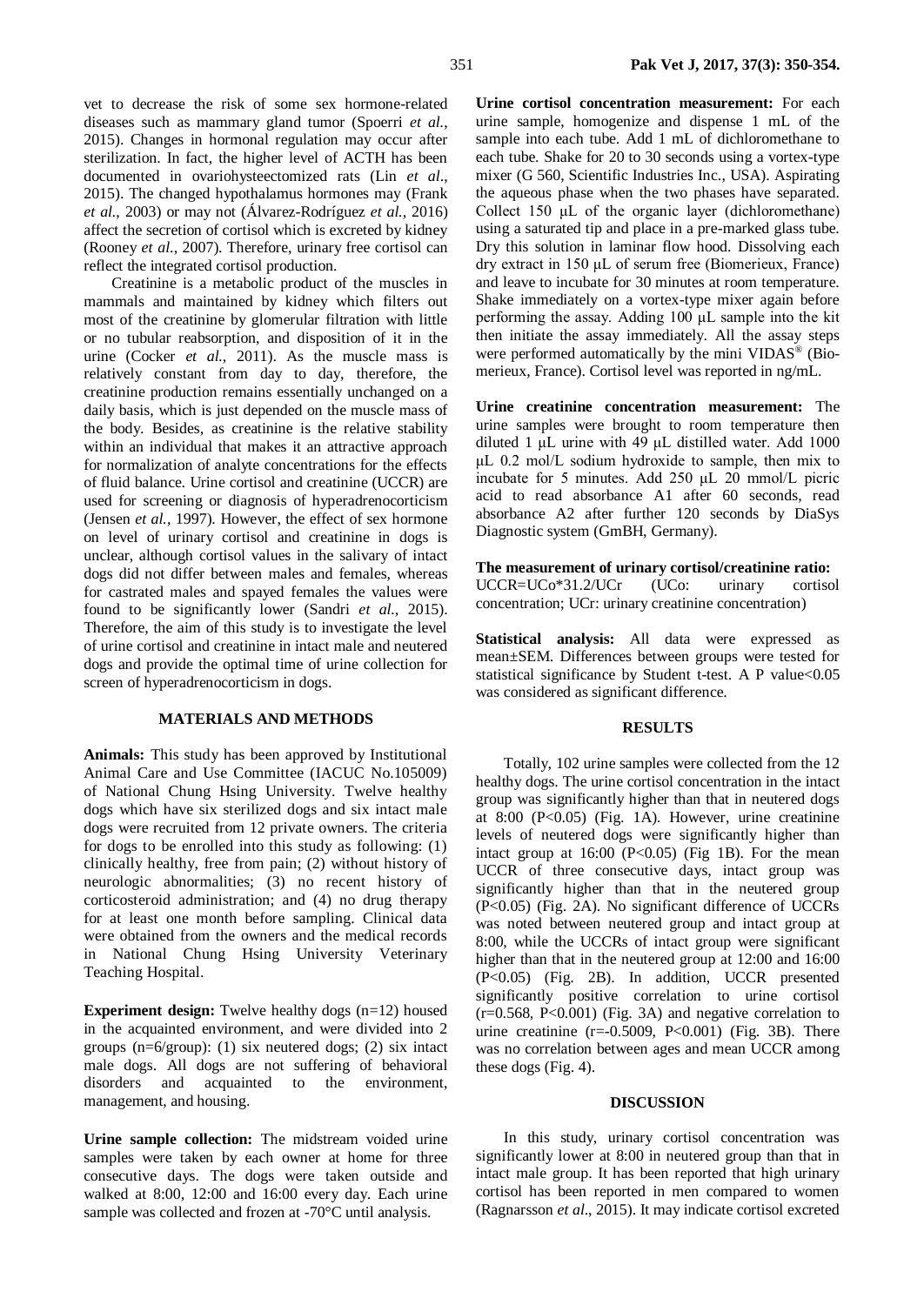from urine is associated with sexual hormone. Apart from urine, cortisol concentration can be determined from saliva in dogs (Sandri *et al*., 2015). The salivary cortisol levels showed significantly lower in castrated males and spayed females dogs compared to that of intact dogs (Sandri *et al*., 2015). Therefore, lower urinary cortisol levels may indicate that the production of cortisol by adrenal gland is decreased in the neutered dogs.

It is well known the cortisol secretion by adrenal cortex is stimulated by ACTH and shows episodic secretion in dogs (Kemppainen *et al.*, 1984). Cortisol concentrations are highest at 16:00 and maintained almost on a plateau until 20:00 (Castillo *et al.*, 2009). The cortisol secretion pattern coincides with the secretion of ACTH by hypothalamus (Castillo *et al.*, 2009). The number of secretory pluses in the dog was reported to be around six to twelve per 24-hour period (Kemppainen *et al.*, 1984). Some unconjugated cortisol excreted in the urine in urine reflected the rhythmic variations of cortisol secretion (Beisel *et al.*, 2016).

Various cortisone levels can be found in breeds of dogs [\(Höglund](https://www.ncbi.nlm.nih.gov/pubmed/?term=H%C3%B6glund%20K%5BAuthor%5D&cauthor=true&cauthor_uid=26812988) *et al.*, 2016), and between sexes [\(Sherman](https://www.ncbi.nlm.nih.gov/pubmed/?term=Sherman%20GD%5BAuthor%5D&cauthor=true&cauthor_uid=28011060)  *et al.*[, 2016\).](https://www.ncbi.nlm.nih.gov/pubmed/?term=Sherman%20GD%5BAuthor%5D&cauthor=true&cauthor_uid=28011060) Actually, gonadal hormone can affect the cortisone secretion by adrenal gland, although there were only few reports about sex-related variation in adrenal hormone in dogs. Recently, in the studies of cattle, which found the proportion of free cortisol in circulation of bulls was greater than in steers (Ward *et al.*, 1992) which may indicate lacking of gonadal hormone may cause negative feedback to the pituitary, hypothalamus or higher level than the HPA axis (Ward *et al.*, 1992) and be less the effect on adrenal receptor [\(Trejter](https://www.ncbi.nlm.nih.gov/pubmed/?term=Trejter%20M%5BAuthor%5D&cauthor=true&cauthor_uid=26122962) et al., 2015<sup>b</sup>) that may have some effects on the production of adrenal cortisol. In addition, the lower concentration of urine cortisol in neutered dogs may be due to the decrease of growth hormone after sterilization. It has been reported that sterilization cause markedly decreased growth hormone (GH) production and secretion. Meanwhile, some studies have shown that physiological amounts of glucocorticoids are required for normal GH (Giustina, 1994).



**Fig. 1:** (A) Mean cortisol±SEM of three days in neutered dogs and intact male dogs; (B) Mean creatinine±SEM of three days in neutered dogs and intact male dogs \*P<0.05.



**Fig. 2:** (A) Bar graph representation of total mean UCCR±SEM derived from all urine samples collected from neutered dogs and intact male dogs; (B) Mean UCCR±SEM of three days in neutered dogs and intact male dogs \*P<0.05.



Fig. 3: (A) Correlation between UCCR and UCo (urinary cortisol) in multiple voided samples (n=108) from twelve healthy dogs. The equation of linear regression is UCCR= 0.6147 + 0.2041(UCo). (B) Correlation between UCCR and UCr (urinary creatinine) in all urine samples collected from twelve healthy dogs. The equation of linear regression is UCCR= -0.0108 + 4.538(UCr).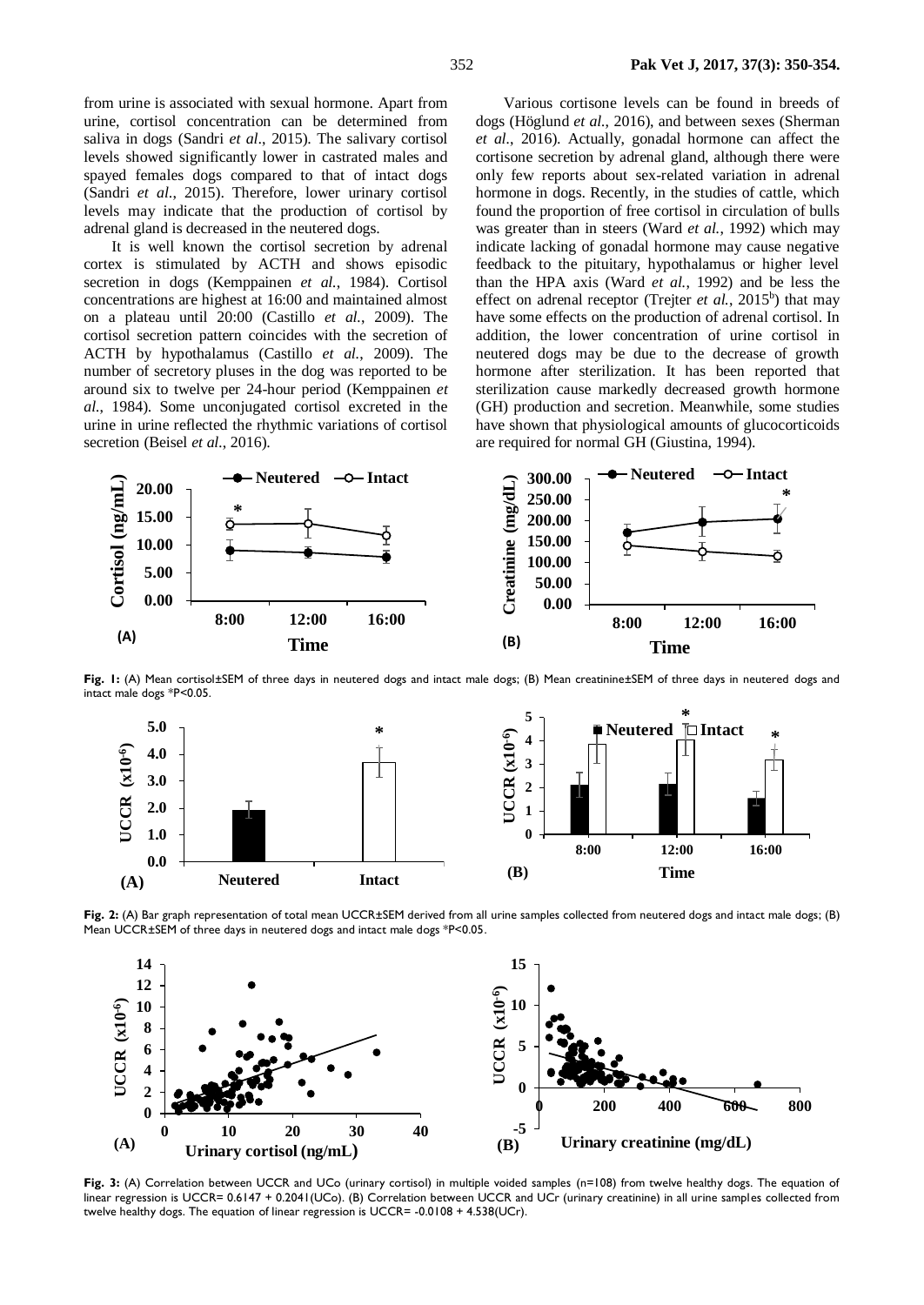

**Fig. 4:** Lack of correlation between UCCR and ages in twelve healthy dogs.

In this study, urinary creatinine concentrations of neutered dogs were significantly higher than that in intact male dogs at 16:00. Creatinine excreted in urine has been accepted as an indicator of catabolism of muscle mass which may be associated with GH. Actually, GH as one of the most potent anabolic agents may diminish muscle catabolism and was effective in decreasing urinary creatinine excretion (Akçay *et al.*, 2001).

It is well known, urinary cortisol levels can reflect the elevated levels of plasma cortisol (Rooney *et al.*, 2007) and combine with urinary creatinine levels being used for screening hyperadrenocorticism in dogs (Feldman and Mack, 1992; Jensen *et al.*, 1997). In the results of this study, UCCR was positively correlated to the levels of urinary cortisol but negatively correlated to the level of urinary creatinine. The UCCR was significantly higher in intact male dogs at 12:00 and 16:00 than those of neutered ones. However, there was no significant difference in UCCR at 8:00 between intact male and neutered dogs in this study. It may indicate that the optimal time for urine collection in dogs was at 8:00 which was consistent with previous study (Galac *et al.*[, 2009\).](https://www.ncbi.nlm.nih.gov/pubmed/?term=Galac%20S%5BAuthor%5D&cauthor=true&cauthor_uid=19709356)

In this study, there was no significant difference in age between these two groups which was similar to the previous study [\(Galeandro](https://www.ncbi.nlm.nih.gov/pubmed/?term=Galeandro%20L%5BAuthor%5D&cauthor=true&cauthor_uid=25040917) *et al.*, 2014). Some reports indicated an age-related increase in circulating cortisol (Rothuizen *et al.*, 1993; Strasser *et al.*, 1993; Goy-Thollot *et al.*, 2007) and others did not (Palazzolo *et al.*, 1987; Reimers *et al.*, 1990; Mongillo *et al.*, 2014). Thus, agerelated influence on cortisol production is still unclear.

**Conclusions:** Urinary cortisol concentration was higher in the intact male dogs than that in the neutered male ones at 8:00, while the neutered male dogs had significantly higher levels of urinary creatinine at 16:00. Besides, there was no age-related influence on cortisol production. There was no significant difference of UCCR at 8:00 in this study. Thus, urine samples for UCCR detection at 8:00 in the morning is preferred.

**Authors contribution:** WX and WL conceived and designed the study. TH, KC, HW and WL executed the experiment and KC and HW analyzed the sera and tissue samples. All authors interpreted the data, critically revised the manuscript for important intellectual contents and approved the final version IJ analyzed the data.

#### **REFERENCES**

- [Akçay MN,](https://www.ncbi.nlm.nih.gov/pubmed/?term=Ak%C3%A7ay%20MN%5BAuthor%5D&cauthor=true&cauthor_uid=11164664) [Akçay G,](https://www.ncbi.nlm.nih.gov/pubmed/?term=Ak%C3%A7ay%20G%5BAuthor%5D&cauthor=true&cauthor_uid=11164664) [Solak S,](https://www.ncbi.nlm.nih.gov/pubmed/?term=Solak%20S%5BAuthor%5D&cauthor=true&cauthor_uid=11164664) *et al*., 2001. The effect of growth hormone on 24-h urinary creatinine levels in burned patients. Burns 27:42-5.
- Álvarez-Rodríguez J, Albertí P, Ripoll G, *et al*., 2016. Castration at 10 months of age on growth physiology and behavior of male feral beef cattle. Anim Sci J doi: 10.1111/asj.12728. [Epub ahead of print]
- [Beisel](javascript:;) WR, [Cos](javascript:;) II[, Horton](javascript:;) R, et al., 2016. Physiology of urinary cortisol excretion 24:887-93.
- [Bornstein](https://www.ncbi.nlm.nih.gov/pubmed/?term=Bornstein%20SR%5BAuthor%5D&cauthor=true&cauthor_uid=18394919) SR, [Engeland WC,](https://www.ncbi.nlm.nih.gov/pubmed/?term=Engeland%20WC%5BAuthor%5D&cauthor=true&cauthor_uid=18394919) [Ehrhart-Bornstein](https://www.ncbi.nlm.nih.gov/pubmed/?term=Ehrhart-Bornstein%20M%5BAuthor%5D&cauthor=true&cauthor_uid=18394919) M, *et al.*, 2008. Dissociation of ACTH and glucocorticoids. [Trends Endocrinol](https://www.ncbi.nlm.nih.gov/pubmed/?term=bornstein+2008+%2C+ACTH)  [Metab 1](https://www.ncbi.nlm.nih.gov/pubmed/?term=bornstein+2008+%2C+ACTH)9:175-80.
- [Castillo VA,](https://www.ncbi.nlm.nih.gov/pubmed/?term=Castillo%20VA%5BAuthor%5D&cauthor=true&cauthor_uid=18692856) [Cabrera Blatter MF,](https://www.ncbi.nlm.nih.gov/pubmed/?term=Cabrera%20Blatter%20MF%5BAuthor%5D&cauthor=true&cauthor_uid=18692856) [Gómez NV,](https://www.ncbi.nlm.nih.gov/pubmed/?term=G%C3%B3mez%20NV%5BAuthor%5D&cauthor=true&cauthor_uid=18692856) *et al.*, 2009. Diurnal ACTH and plasma cortisol variations in healthy dogs and in those with pituitary-dependent Cushing's syndrome before and after treatment with retinoic acid. [Res Vet Sci 8](https://www.ncbi.nlm.nih.gov/pubmed/18692856)6:223-9.
- [Chung S,](https://www.ncbi.nlm.nih.gov/pubmed/?term=Chung%20S%5BAuthor%5D&cauthor=true&cauthor_uid=21388405) [Son GH](https://www.ncbi.nlm.nih.gov/pubmed/?term=Son%20GH%5BAuthor%5D&cauthor=true&cauthor_uid=21388405) and [Kim K,](https://www.ncbi.nlm.nih.gov/pubmed/?term=Kim%20K%5BAuthor%5D&cauthor=true&cauthor_uid=21388405) 2011. Adrenal peripheral oscillator in generating the circadian glucocorticoid rhythm. [Ann N Y Acad](https://www.ncbi.nlm.nih.gov/pubmed/?term=Adrenal+peripheral+oscillator+in+generating+the+circadian+glucocorticoid+rhythm)  [Sci](https://www.ncbi.nlm.nih.gov/pubmed/?term=Adrenal+peripheral+oscillator+in+generating+the+circadian+glucocorticoid+rhythm) 1220:71-81.
- Cocker J, Mason H, Warren N, *et al.*, 2011. Creatinine adjustment of biological monitoring results. Occup Med (Lond) 61:349-53.
- Feldman EC and Mack RE, 1992. Urine cortisol: creatinine ratio as a screening test for hyperadrenocorticism in dogs. J Am Vet Med Assoc 200:1637-41.
- Frank L, Rohrbach B, Bailey E, *et al.*, 2003. Steroid hormone concentration profiles in healthy intact and neutered dogs before and after cosyntropin administration. Domest Anim Endocrinol 24:43-57.
- [Galac S,](https://www.ncbi.nlm.nih.gov/pubmed/?term=Galac%20S%5BAuthor%5D&cauthor=true&cauthor_uid=19709356) [Buijtels JJ](https://www.ncbi.nlm.nih.gov/pubmed/?term=Buijtels%20JJ%5BAuthor%5D&cauthor=true&cauthor_uid=19709356) and [Kooistra HS,](https://www.ncbi.nlm.nih.gov/pubmed/?term=Kooistra%20HS%5BAuthor%5D&cauthor=true&cauthor_uid=19709356) 2009. Urinary corticoid: creatinine ratios in dogs with pituitary-dependent hypercortisolism during trilostane treatment. [J Vet Intern Med 2](https://www.ncbi.nlm.nih.gov/pubmed/19709356)3:1214-9.
- [Galeandro](https://www.ncbi.nlm.nih.gov/pubmed/?term=Galeandro%20L%5BAuthor%5D&cauthor=true&cauthor_uid=25040917) L, Sieber [Ruckstuhl](https://www.ncbi.nlm.nih.gov/pubmed/?term=Sieber%26%23x02010%3BRuckstuhl%20N%5BAuthor%5D&cauthor=true&cauthor_uid=25040917) NS, [Riond](https://www.ncbi.nlm.nih.gov/pubmed/?term=Riond%20B%5BAuthor%5D&cauthor=true&cauthor_uid=25040917) B, *et al.*, 2014. Urinary corticoid concentrations measured by 5 different immunoassays and gas chromatography mass spectrometry in healthy dogs and dogs with hypercortisolism at home and in the hospital. [J Vet](https://www.ncbi.nlm.nih.gov/pmc/articles/PMC4895583/)  [Intern Med](https://www.ncbi.nlm.nih.gov/pmc/articles/PMC4895583/) 28:1433-41.
- Giustina A, 1994. Reciprocal relationship between the level of circulating cortisol and growth hormone secretion in response to growth hormone-releasing hormone in man: studies in patients with adrenal insufficiency. J Clin Endocrinol Metab 79:1266-72.
- Goy-Thollot I, Decosne-Junot C and Bonnet J, 2007. Influence of aging on adrenal responsiveness in a population of eleven healthy beagles. Res Vet Sci 82:195-201.
- [Höglund K,](https://www.ncbi.nlm.nih.gov/pubmed/?term=H%C3%B6glund%20K%5BAuthor%5D&cauthor=true&cauthor_uid=26812988) [Lequarré AS,](https://www.ncbi.nlm.nih.gov/pubmed/?term=Lequarr%C3%A9%20AS%5BAuthor%5D&cauthor=true&cauthor_uid=26812988) [Ljungvall I,](https://www.ncbi.nlm.nih.gov/pubmed/?term=Ljungvall%20I%5BAuthor%5D&cauthor=true&cauthor_uid=26812988) *et al.*, 2016. Effect of breed on plasma endothelin-1 concentration, plasma renin activity, and serum cortisol concentration in healthy dogs. [J Vet Intern Med](https://www.ncbi.nlm.nih.gov/pubmed/26812988)  30:566-73.
- Jensen AL, Iversen L, Koch J, *et al.*, 1997. Evaluation of the urinary cortisol: creatinine ratio in the diagnosis of hyperadrenocorticism in dogs. J Small Anim Pract 38:99-102.
- [Kemppainen](https://www.ncbi.nlm.nih.gov/pubmed/?term=Kemppainen%20RJ%5BAuthor%5D&cauthor=true&cauthor_uid=6092507) RJ and [Sartin JL,](https://www.ncbi.nlm.nih.gov/pubmed/?term=Sartin%20JL%5BAuthor%5D&cauthor=true&cauthor_uid=6092507) 1984. Evidence for episodic but not circadian activity in plasma concentrations adrenocorticotrophin, cortisol and thyroxine in dogs. [J Endocrinol](https://www.ncbi.nlm.nih.gov/pubmed/6092507)  103:219-26.
- Lin JL, Shiu LS, Wang HC, *et al.*, 2015. Response of GH, ACTH, TSH AND IGF-I to gonadotropin releasing hormone stimulation in ovariohysterectomized rats. Thai J Vet Med 45:331-339.
- Mongillo P, Prana E, Gabai G, *et al.*, 2014. Effect of age and sex on plasma cortisol and dehydroepiandrosterone concentrations in the dog (*Canis familiaris*). Res Vet Sci 96:33-8.
- Palazzolo DL and Quadri SK, 1987. Plasma thyroxine and cortisol under basal conditions and during cold stress in the aging dog. Proc Soc Exp Biol Med 185:305-11.
- [Ragnarsson O,](https://www.ncbi.nlm.nih.gov/pubmed/?term=Ragnarsson%20O%5BAuthor%5D&cauthor=true&cauthor_uid=26091579) [Trimpou P,](https://www.ncbi.nlm.nih.gov/pubmed/?term=Trimpou%20P%5BAuthor%5D&cauthor=true&cauthor_uid=26091579) [Oleröd G,](https://www.ncbi.nlm.nih.gov/pubmed/?term=Oler%C3%B6d%20G%5BAuthor%5D&cauthor=true&cauthor_uid=26091579) *et al.*, 2015. The association between urinary cortisol excretion and cardiovascular risk factors, bone status and quality of life in the population. [Steroids 1](https://www.ncbi.nlm.nih.gov/pubmed/26091579)01:71-7.
- [Reimers](https://www.ncbi.nlm.nih.gov/pubmed/?term=Reimers%20TJ%5BAuthor%5D&cauthor=true&cauthor_uid=2316925) TJ, [Lawler DF,](https://www.ncbi.nlm.nih.gov/pubmed/?term=Lawler%20DF%5BAuthor%5D&cauthor=true&cauthor_uid=2316925) [Sutaria PM](https://www.ncbi.nlm.nih.gov/pubmed/?term=Sutaria%20PM%5BAuthor%5D&cauthor=true&cauthor_uid=2316925) *et al.*, 1990. Effects of age, sex, and body size on serum concentrations of thyroid and adrenocortical hormones in dogs. [Am J Vet Res 5](https://www.ncbi.nlm.nih.gov/pubmed/?term=Reimers+1990+cortisol)1:454-457.
- Rooney NJ, Gaines SA and Bradshaw JWS, 2007. Behavioral and glucocorticoid responses of dogs (Canis familiaris) to kenneling: Investigating mitigation of stress by prior habituation. Physiol Behav 92:847-54.
- Rothuizen J, Reul JM, van Sluijs FJ, *et al.*, 1993. [Increased](https://www.ncbi.nlm.nih.gov/pubmed/8380372)  [neuroendocrine reactivity and decreased brain mineralocorticoid](https://www.ncbi.nlm.nih.gov/pubmed/8380372)  [receptor-binding capacity in aged dogs.](https://www.ncbi.nlm.nih.gov/pubmed/8380372) Endocrinology 132:161-8.